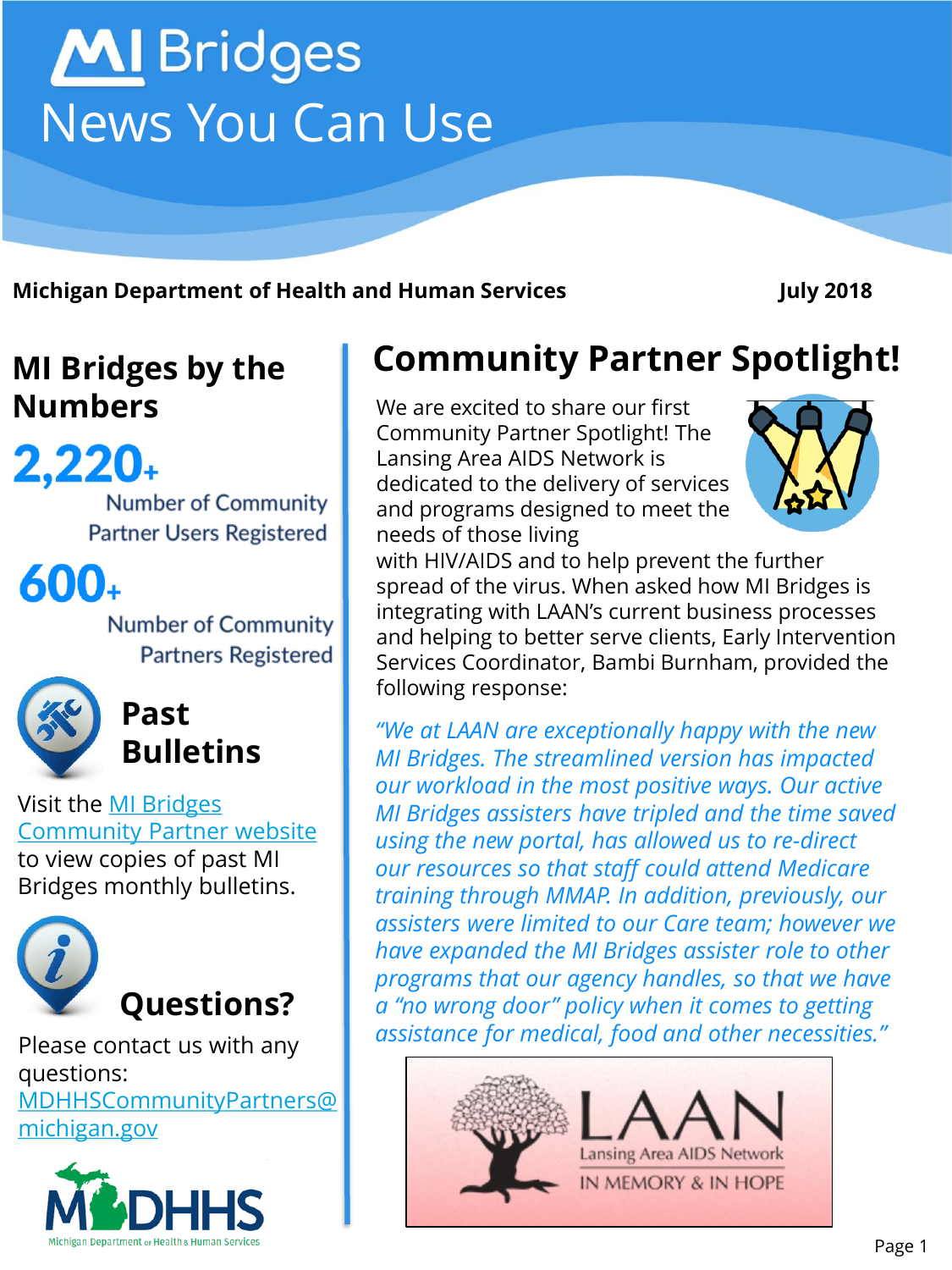# **We Want to Hear Your Experiences**

It's clear that MI Bridges is becoming a valuable tool for many community agencies, and we want to hear your success stories! For a chance to be featured in our brand new Community Partner Spotlight series we would like to hear:

- 1. How MI Bridges is integrating with your current business processes.
- 2. How MI Bridges is helping to complete your work and better service clients.
- 3. General success stories!



### **Updates to Viewing Letters**

We have taken your feedback and made an update to MI Bridges. Previously some users were having issues viewing their letters due to having a pop-up blocker activated. In our most recent update, MI Bridges will now open a new tab when viewing letters. This will allow all users to successfully view their letters!

To submit your stories send your name, organization, your story, and a photograph to the community partner email at:

[MDHHSCommunityPartners@Michigan.gov](mailto:MDHHSCommunityPartners@Michigan.gov)



### **Data Incident Reporting**

There may be rare instances when a client reports to you that there is data available on their account unrelated to their case (i.e. Name, Address, Social Security Number, etc.) This is often resulting from, but not limited to, a previously stolen identity, lack of information, or having an identical name and date of birth.

It is critical for partners to communicate any potential data incident reports to MDHHS as soon as possible after learning of the incident. This allows MDHHS to properly report the occurrence to the appropriate federal agency in a timely manner.

If a client reports an incident to a partner, the partner should contact the MDHHS Community Partner Liaison at 517-335-5297 or [MDHHSCommunityPartners@michigan.gov](mailto:MDHHSCommunityPartners@michigan.gov)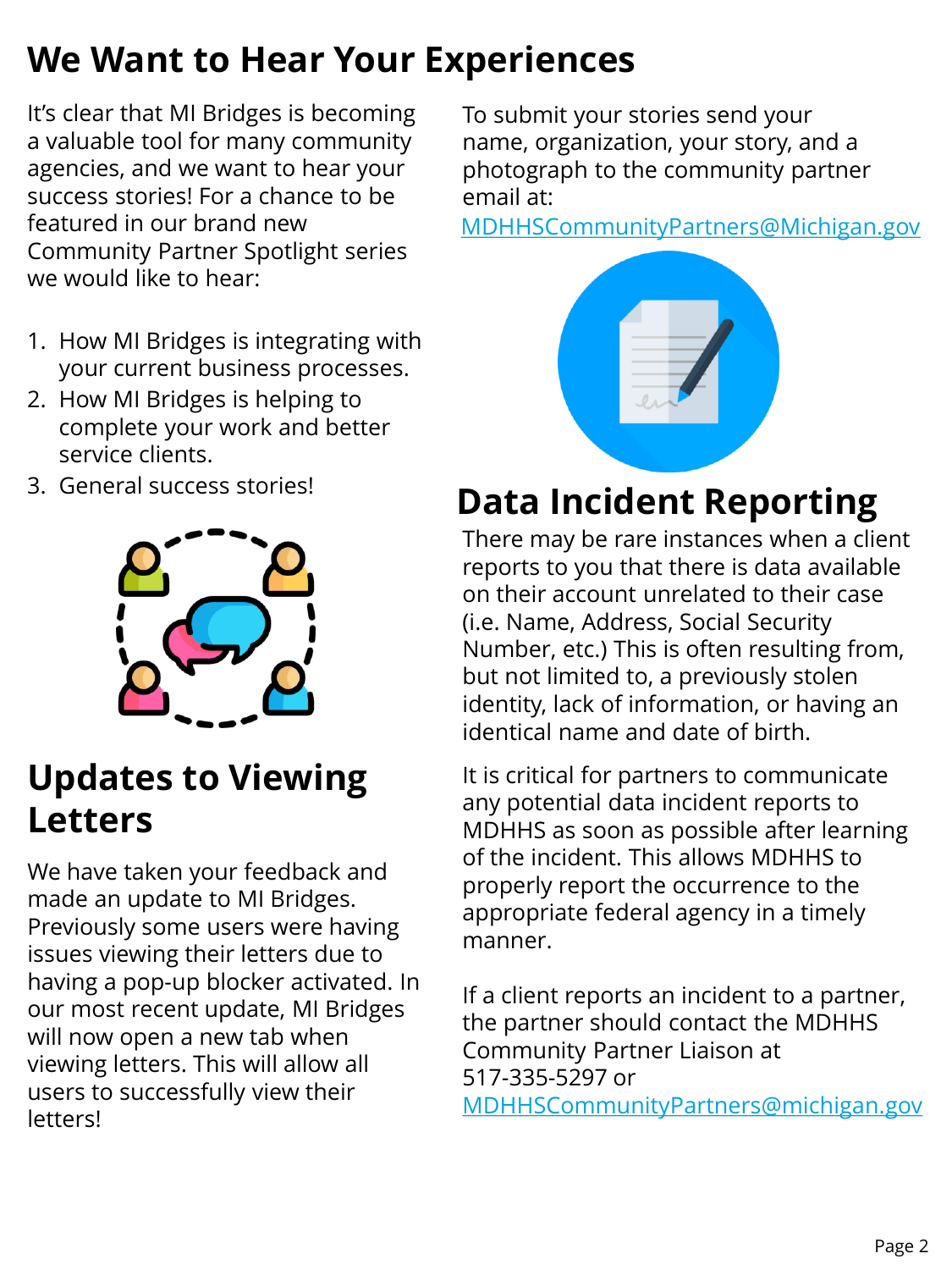### **Frequently Asked Questions**

#### **1. How can I register my organization to use the new MI Bridges?**

Registration to become a new MI Bridges partner has been open to all partners in Michigan for several months. You can visit the **[Become a MI Bridges Partner](http://www.michigan.gov/mdhhs/0,5885,7-339-71551_82637_82639---,00.html)** webpage to begin the registration process. On this page, you can find tools and information on how to register your agency. Keep in mind, the old MI Bridges will be going offline soon. If your organization has not yet registered in the new MI Bridges, please do so as soon as possible.

#### **2. How can I register my users for MI Bridges training?**

After an agency Lead-Point-of-Contact (LPOC) has registered their organization in MI Bridges, they will receive an email from MDHHS with information on how to register their staff for training. You can also visit the [MI Bridges Community Partner website](http://www.michigan.gov/mdhhs/0,5885,7-339-71551_82637_82640---,00.html) to find the training schedule and instructions to register for MI Bridges Navigation Partner training. Remember! Navigation Partners must complete training in order to have access to MI Bridges.

#### **3. I received the 2005 error when creating my account. What can I do now?**

Some partners may have experienced an error when a partner has a mismatch with their name and email in MI Login and MI Bridges. To fix this problem please be sure that your name and email in MI Login and MI Bridges are the same. After confirming that your name and email and the same please follow the instructions below on how to activate your MI Bridges account.



#### Situation 1:

You received this error and decided to wait until it was fixed to activate your account.

1. Locate the original email titled "Create Your MI Bridges Account" sent when your account was activated. Review this email and click **[Join the Team]** to begin the registration process. The MI Bridges log-in page opens. Click **[Create an Account]** to begin the account registration process.

• Note: if you have an existing MILogin Community Partner account, you can also type your existing username and password and click **[Log In].**